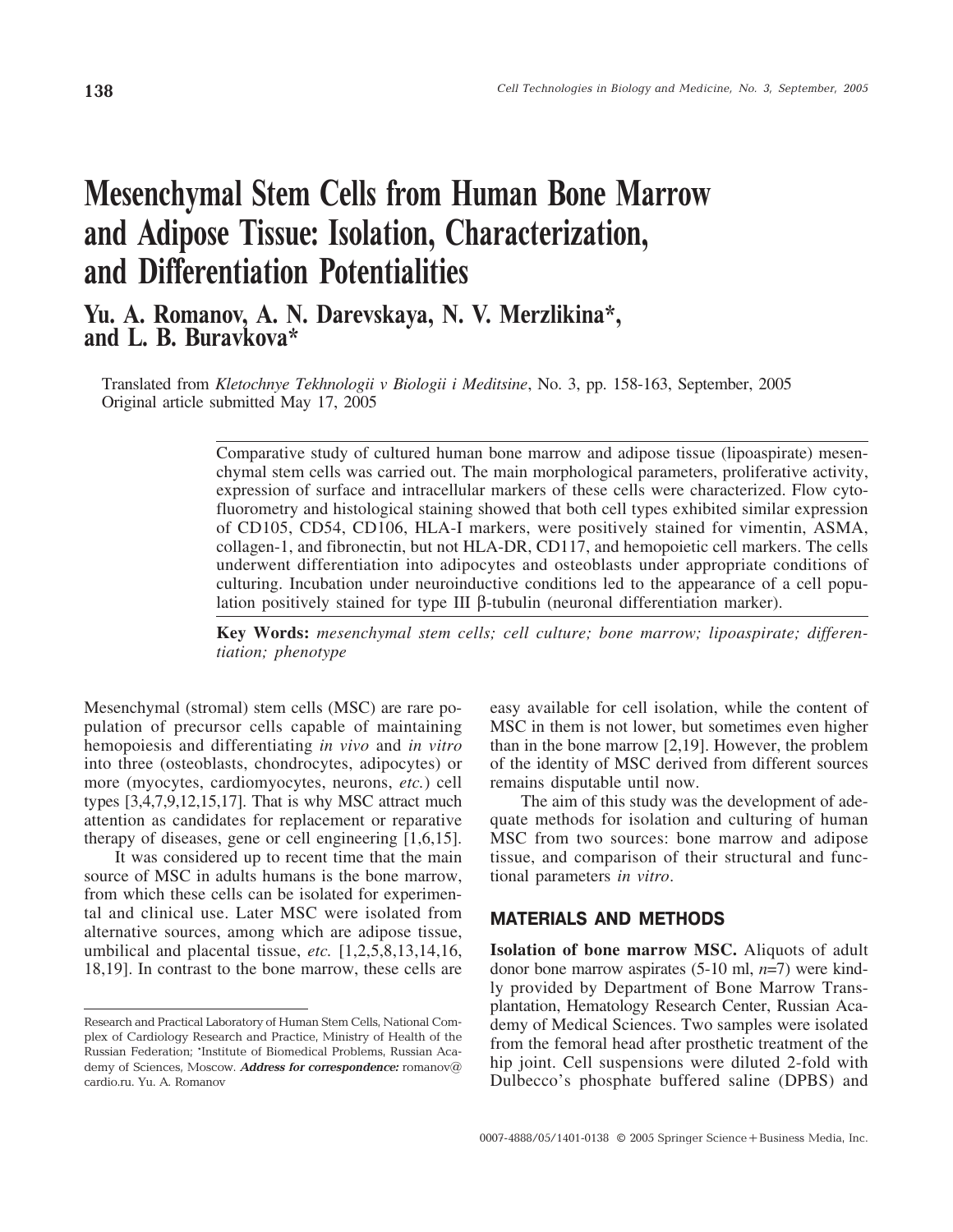layered onto a Histopaque 1.077 density gradient (Sigma). After 30-min centrifugation at 400*g* the interface rings containing mononuclears were collected into individual tubes and washed by centrifugation in DPBS. The resultant cell precipitate was resuspended in culture medium and transferred to T25 flasks (Cornig). The medium contained DMEM with low glucose content, 25 mM HEPES, 2 mM L-glutamine, 1 mM sodium pyruvate, 100 U/ml penicillin, 100 µg/ml streptomycin, and 10% FCS (all reagents from Gibco).

**Isolation of adipose tissue MSC.** Adipose tissue samples were obtained during cosmetic liposuction and were kindly provided by MeraMed clinic. Lipoaspirate was diluted 3-fold in DPBS and intensely shaken on a vortex for 2-3 min. After centrifugation (10 min at 600*g*) the ring containing adipose cells and supernatant were discarded, while stromal cell precipitate was resuspended in culture medium. The medium composition was similar to the above mentioned. The flasks were incubated in a  $CO_2$  incubator (37 $\degree$ C, 5%  $CO<sub>2</sub>$ ) for 48 h for cell adhesion.

**Culturing of bone marrow and adipose tissue MSC.** The medium with nonadherent cells was discarded, the cultures were carefully washed in DPBS, and culture medium was replaced with a fresh portion. The medium was then replaced every 2-3 days. The cultures were examined and photographed under a phase-contrast microscope (Diaphot-TMD; Nikon). After attaining a subconfluent state, the cells were removed with trypsin-EDTA (Gibco) and inoculated into new flasks at 1:3-1:10 dilution. Cultures of passages 3-7 were used.

**Immunocytochemistry and flow cytometry.** For immunocytochemical staining, MSC cultures grown in 8-well Lab Tek plates (Nunk) were washed from DPBS and fixed in 1% paraformaldehyde in DPBS for 30 min. The cells were permeabilized with 1% Triton X-100 and repeatedly washed in fresh portions of DPBS with 0.1% bovine serum albumin (DPBS-BSA). Mouse monoclonal antibodies to smooth muscle α-actin (ASMA, Sigma), type 1 collagen (Chemicon), and polyclonal rabbit antibodies to fibronectin (Sigma) serves as primary antibodies. Further staining was carried out by immunoperoxidase method with Biomeda kits.

Cells for flow cytometry were removed with 0.1% EDTA in DPBS and precipitated by centrifugation. Then the cells were fixed in suspension with CellFix solution (Becton Dickinson) and, if intracellular markers were detected, were additionally treated with 0.1% Triton X-100 in DPBS. After washout from DPBS-BSA the cell suspensions were divided into aliquots and incubated for 45 min with appropriate FITC-labeled or native antibodies. Mouse monoclonal antibodies to ASMA, CD34, CD36, CD45, CD62E, CD68, CD71, CD54, CD105, CD106, CD117, HLA-I, HLA-DR, vimentin, von Willebrand factor, smooth and skeletal muscle myosin, type 1 collagen, and fibronectin (Becton Dickinson, Biomeda, Chemicon, Sigma, Immunotech) were used in the study. If unlabeled antibodies were used, the preparations after washout were additionally incubated with FITC-labeled antibodies to mouse Ig (Sigma). Nonimmune IgG of the corresponding class served as the negative control. Cell suspensions were analyzed on a FACS Calibur flow cytometer with CellQuest software (Becton Dickinson).

**Directed differentiation of MSC.** In order to confirm the possibility of differentiation in the adipogenic and osteogenic direction, MSC cultures of passages 2-3 and 5-7 were incubated in a medium containing the corresponding inductors [18,19]. Neuronal differentiation was carried out as described previously [10]. The results were evaluated by staining of lipid incorporation with oil red O, detection of alkaline phosphatase activity, or presence of neuronal differentiation markers.

### **RESULTS**

Development of methods for MSC isolation from liposuction-obtained adipose tissue samples (a homogeneous mass) showed that no incubation in collagenase solution, used by some authors [2,18,19], was needed. Diluted tissue suspension was easily separated into fatty and stromal elements by centrifugation. Preliminary experiments showed that the yield of MSC under these conditions virtually did not change, while the efficiency of their adhesion to the substrate was even higher than after incubation with enzymes.

The main stages in the formation of primary colonies and culture growth of MSC did not differ from those described previously [1,2,10,18,19]. During passages 2-3 the cultures presented as a morphologically homogeneous population of mononuclear fibroblastlike spindle cells, sometimes with few processes (Fig. 1, *a*, *b*). The mean time of cell population doubling during the logarithmic phase of growth varied from 18 to 36 h during the early passages and decreased to 36-48 h during subsequent culturing.

Immunocytochemical staining showed that MSC derived from the bone marrow and lipoaspirate were almost homogeneous by the content of ASMA and actively produced and released type 1 collagen and fibronectin into extracellular matrix (Fig. 1, *c-e*). Cells positively stained for endothelial cell markers (von Willebrand factor, PECAM-1) were seen only at the early passages in MSC cultures from lipoaspirate; these cells were no longer detected during passages 2-3 (data are not presented).

**Phenotype of cultured bone marrow and adipose tissue MSC.** Analysis of cell markers by flow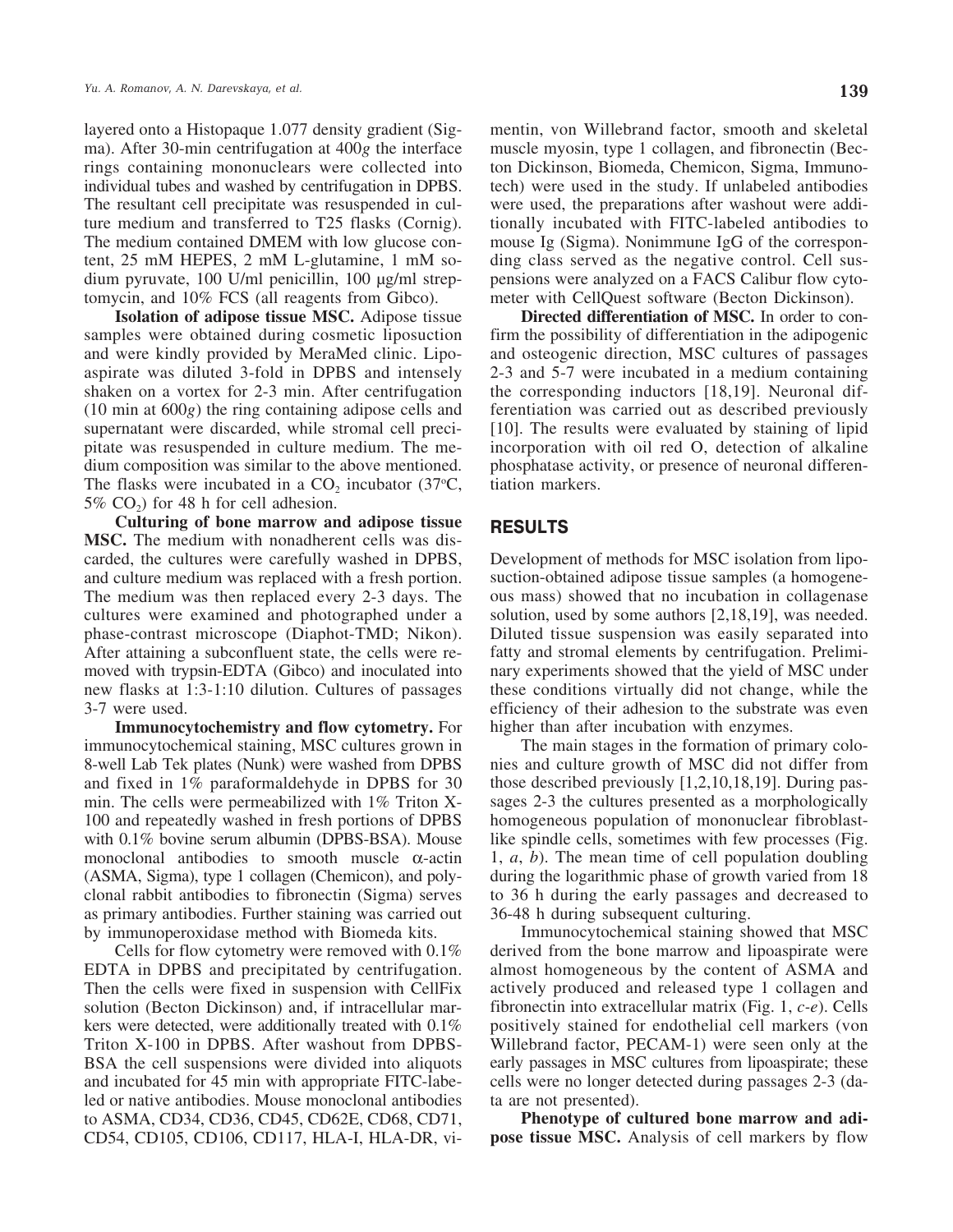cytometry showed that MSC from both sources contained similar set of surface antigens. The number of cells positively stained for CD105, CD54, CD117, CD106, and ASMA varied from 10 to 75-95% in the cultures (Fig. 2). All cultures expressed high level of HLA-I molecules and vimentin, but were negative by hemopoietic cell markers or HLA-DR. The expression of some MSC markers (CD105, CD54, CD106, CD117) varied within a wide range depending on the stage of culture growth, which can explain different results of MSC phenotyping [2,5,11].

**MSC differentiation.** We failed to reveal crucial differences in the capacity of bone marrow and adipose tissue cells to differentiate into adipocytes. In response to stimulation up to 95-98% cells within 2 weeks formed lipid incorporations clearly seen after staining with oil-soluble stain (Fig. 3, *a*).

High alkaline phosphatase activity was detected in bone marrow and adipose tissue cells in response to osteogenic induction after 1-2 weeks (Fig. 3, *b*). Solitary positively stained MSC were seen in control cultures.

The potentiality of MSC to neuronal differentiation was studied in experiments with monoclonal antibodies to the following markers: β-tubulin-III, CNPase, S-100, neurofilament 68 (NF-68), GFAP (Sigma), NewN, Tau (Chemicon). Positive results were obtained only for β-tubulin-III, CNPase, and NF-68. The number of cells positively stained for β-tubulin-III (Fig. 4) varied from several to tens of percent, reaching 75-90% after 2-3 repeated cycles of induction (Fig. 5). The number of cells carrying other neural markers (NF-68, CNPase) varied and usually not surpassed 5-10% of the total number of cells. Virtually all (95-99%) cultured bone marrow and adipose tissue MSC cells were positive S-100 irrespective of the neuronal induction (Fig. 1, *f*).

Hence, MSC derived from the "classical" (bone marrow) and "alternative" (adipose tissue) sources virtually do not differ by behavior under conditions of culturing, set of surface and intracellular markers, and capacity to directed differentiation in at least three directions. Other authors investigating these cell types in independent experiments reported similar data [8- 10,18,19].

Lipoaspirate is superior to the bone marrow by the yield of stromal cell [2]. This can be due to peculiarities of blood supply to the adipose tissue and high density of capillaries. However, though the precipitated fraction after centrifugation contains endothelial cells, pericytes, tissue fibroblasts, and some other cell types [19] adherent to plastic, of all these cells only MSC seem to find necessary conditions for active growth. After several passages the cultures are free from "ballast" cell types and become almost homogeneous.

In addition to the biological characteristics, one of specific features of adipose tissue MSC is the avail-



**Fig. 1.** Human bone marrow and adipose tissue mesenchymal stem cell (MSC) cultures. a) bone marrow; b) lipoaspirate, phase contrast, passage 3,  $\times$ 200; expression of ASMA (c), collagen 1 (d), fibronectin (e), and S-100 (f) in human adipose tissue MSC culture, immunoperoxidase technique, ×200.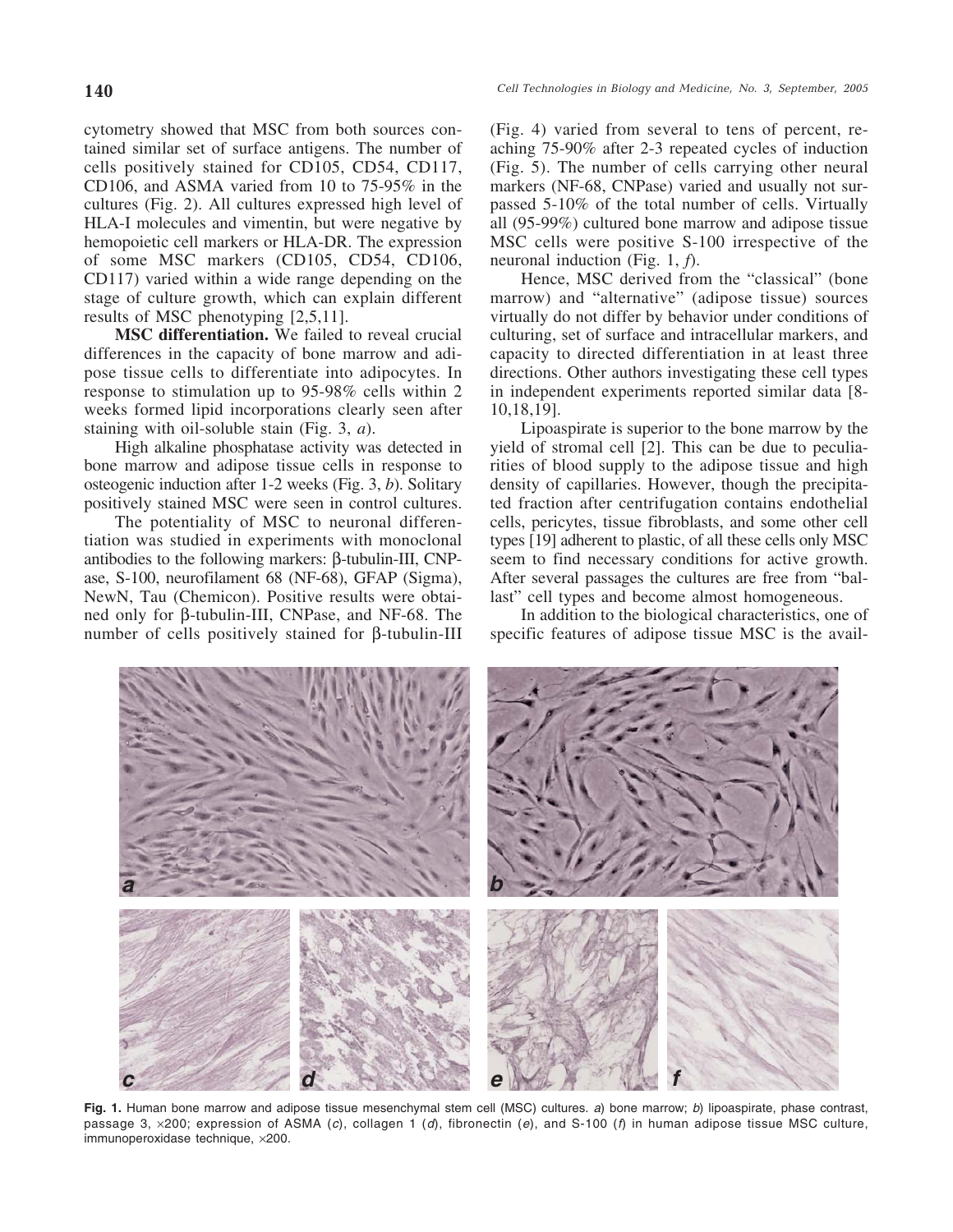ability of the material for subsequent cell isolation. Cosmetic liposuction is now becoming more and more popular among even young patients; tens of thousands

of such operations are carried out annually only in Moscow. Under these conditions, adipose tissue can become not only an extra source of postnatal (adult)



**Fig. 2.** Cultured human bone marrow and adipose tissue MSC phenotype. VIM: vimentin; ASMA: smooth muscle α-actin; COLL-1: collagen 1; FN: fibronectin.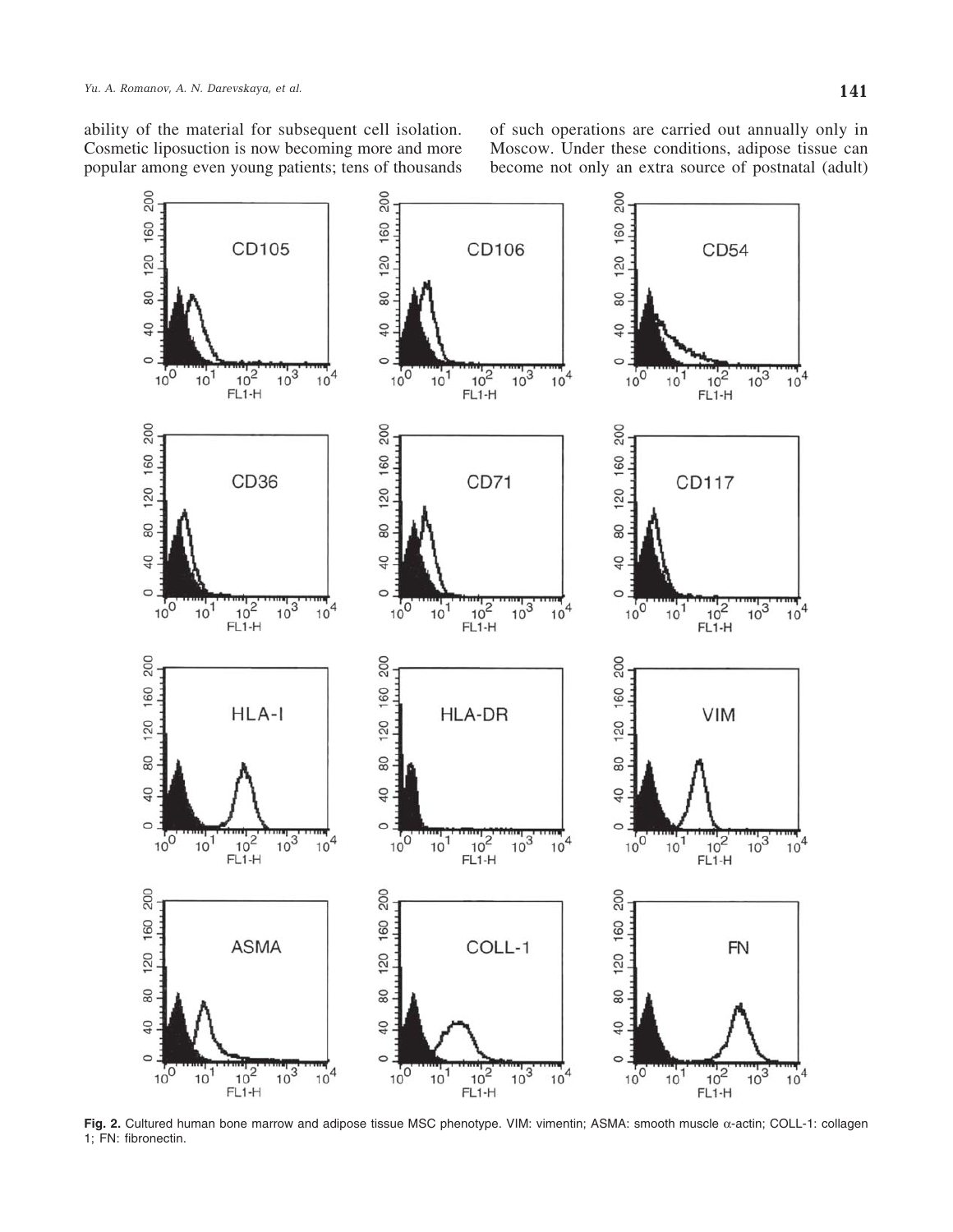

Fig. 3. Results of adipogenic (a) and osteogenic (b) differentiation of cultured human adipose tissue MSC. Oil red O staining, x200 (a); detection of alkaline phosphatase, ×450 (b).



**Fig. 4.** Detection of β-tubulin-III in cultured human bone marrow and adipose tissue MSC after neuronal differentiation. Immunoperoxidase technique, ×450.



**Fig. 5.** Neuronal differentiation markers in bone marrow and adipose tissue MSC after two cycles of induction.